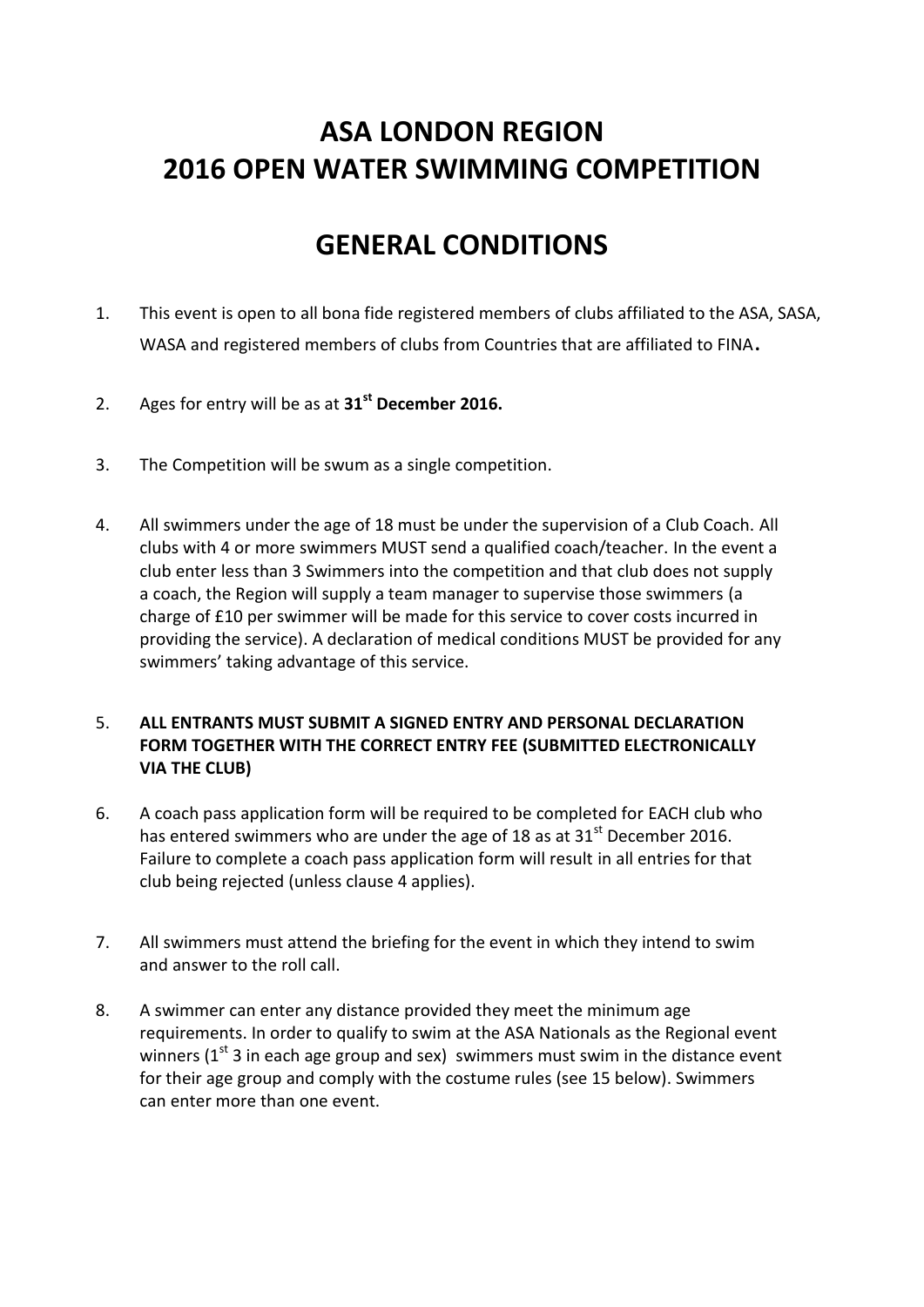### 9. ENTRIES

9.1 The London Region reserves the right to limit entries to all events. In the event of over-subscription places will be allocated as follows

- Competitors entering National qualifying event for their age group
- Date form received and payment of correct entry fee made

9.2 The entry form and personal declaration acceptance form must be signed by all competitors and in the case of those under 18 it must also be signed by a parent and Club Secretary

9.3 Entries will only be accepted when received by the organiser on or before the closing date and payment has been made to Region's bank account. Applications **MUST** be made through a club (unless not attached to a club in which case the application must be accompanied by a temporary CAT 2 membership form). Only **ONE** entry per club will be accepted which MUST incorporate all entry forms, payment form, and coaches pass application form.

9.4 Any late, incomplete or incorrect entries received will be processed solely at the discretion of the Promoter and may result in the entry fee being forfeited

- 10. All events are swum as freestyle events
- 11. A time limit will be applied to all events. The cut off times will be :

| 1k   | 40 minutes        |
|------|-------------------|
| 1.5K | 50 minutes        |
| 3К   | 1 hour 30 minutes |
| 5К   | 2hours 15 minutes |
|      |                   |

12. The minimum ages (as at  $31<sup>st</sup>$  December) to swim each event are 1k 11 years 1.5K 12 years 3K 13 years

5K 13 years

- 13. All competitors MUST wear the numbered swim hat provided by the Region.
- 14. All competitors MUST wear the numbered band provided on their wrist or ankle throughout the race. This must be handed to the Clerk of the Course on completion of the race or on exiting the water.
- 15. All competitors must wear costumes in accordance with the current FINA Open Water regulations. No flippers may be worn nor any device used which may aid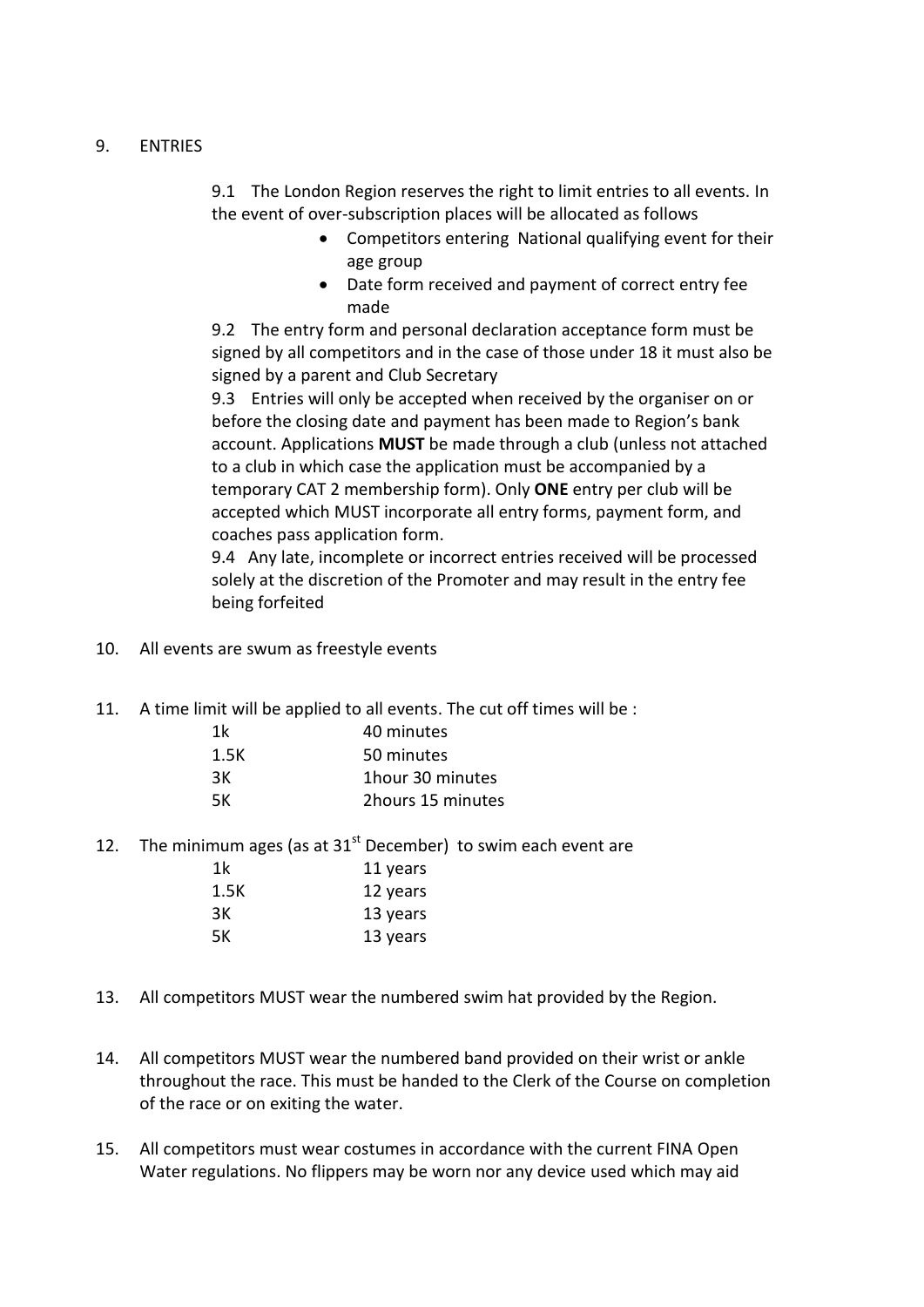speed endurance or buoyancy. Goggles, ear plugs and nose clips may be worn. Wet suits can only be worn by those entering the event as a declared wet suit entrant (see separate conditions).

- 16. Swimmers may use grease providing, if in the opinion of the referee, the use is not excessive. Competitors must have their numbers marked on their shoulders and hands by the Clerks of the Course before any grease is applied.
- 17. If due to inclement weather or for safety reasons the event has to be cancelled the organisers will make every effort to run the events on another date. Should this not be possible, then once all expenses have been paid, a percentage of the entry fee may be refundable.
- 18. The Promoter of the event shall be the London Region Open Water Committee.
- 19. Any protests shall be made and dealt with as detailed in ASA law
- 20. Any matters not provided for in these conditions shall be decided by the London Region Open Water Committee.
- 21. All competitors must be ASA category 2 registered swimmers. If not then the application form must be accompanied by an ASA Cat 2 temporary membership form.
- 22. All competitors must be a member of the club in whose name they are entering at the date of initial entry. Swimmers may only enter in the name of one club.
- 23. The order in which events in the Competition will be swum will be announced following the closure of entries and will form part of the final pack which will be issued about a week after the closing date

#### 24. MEDALS

Medals will be awarded to the first three swimmers male and female in each of the age groups shown below. In the event there are less than 5 entrants in the age group who complete the course then medals will be awarded to 2 swimmers less than the number in the age group. In the event of less than 3 swimmers in the age group then the gold medal will be awarded provided the course is completed within the cut-off time.

| Distance |    | Medal Age Groups |    |    |    |    |           |           |           |       |       |
|----------|----|------------------|----|----|----|----|-----------|-----------|-----------|-------|-------|
| 1 Km     | 11 | 12               | 13 | 14 | 15 | 16 | $17 - 18$ | $19+$     |           |       |       |
| 1.5 Km   |    | 12               | 13 | 14 | 15 | 16 | $17 - 18$ | 19-24     | $25 - 29$ | 30-39 | $40+$ |
| 3 Km     |    |                  | 13 | 14 | 15 | 16 | $17 - 18$ | $19 - 24$ | 25-29     | 30-39 | $40+$ |
| 5 Km     |    |                  | 13 | 14 | 15 | 16 | $17 - 18$ | $19 - 24$ | $25 - 29$ | 30-39 | $40+$ |

#### **Event**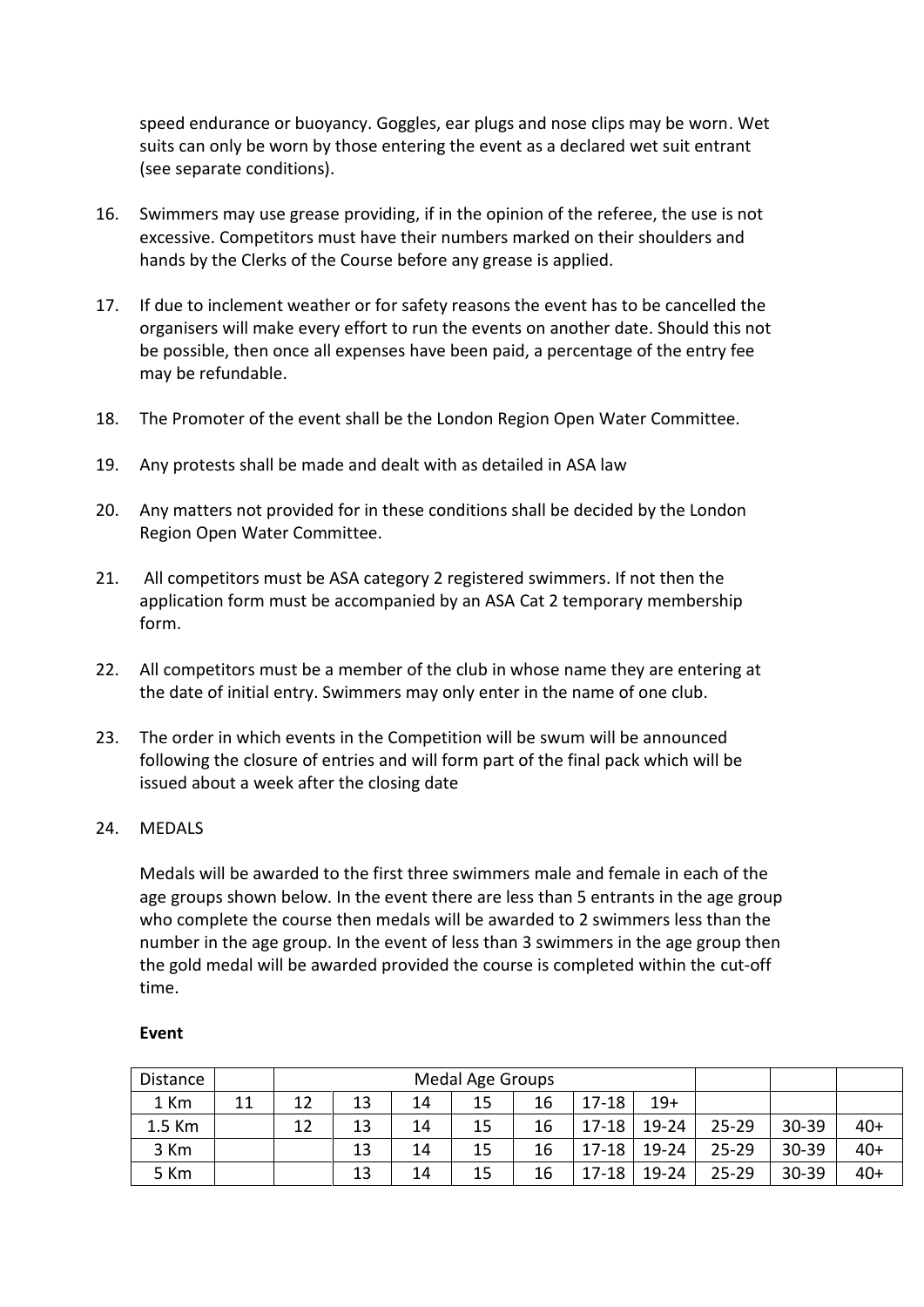## **SPECIFIC ASA NATIONAL QUALIFYING CONDITIONS**

- 1. All competitors must be a registered member of a club affiliated to ASA London Region.
- 2. The FIRST THREE SWIMMERS of each age group (Male and Female) as shown below, provided they have swum the qualifying event distance for that age and complied with all relevant ASA laws, will be eligible to enter the ASA Open Water Nationals.

| Age   | Distance |  |  |  |
|-------|----------|--|--|--|
| 12    | 1.5 Km   |  |  |  |
| 13    | 1.5 Km   |  |  |  |
| 14    | 1.5 Km   |  |  |  |
| 15    | 3 Km     |  |  |  |
| 16    | 3 Km     |  |  |  |
| 17-18 | 5 Km     |  |  |  |
| $19+$ | 5 Km     |  |  |  |